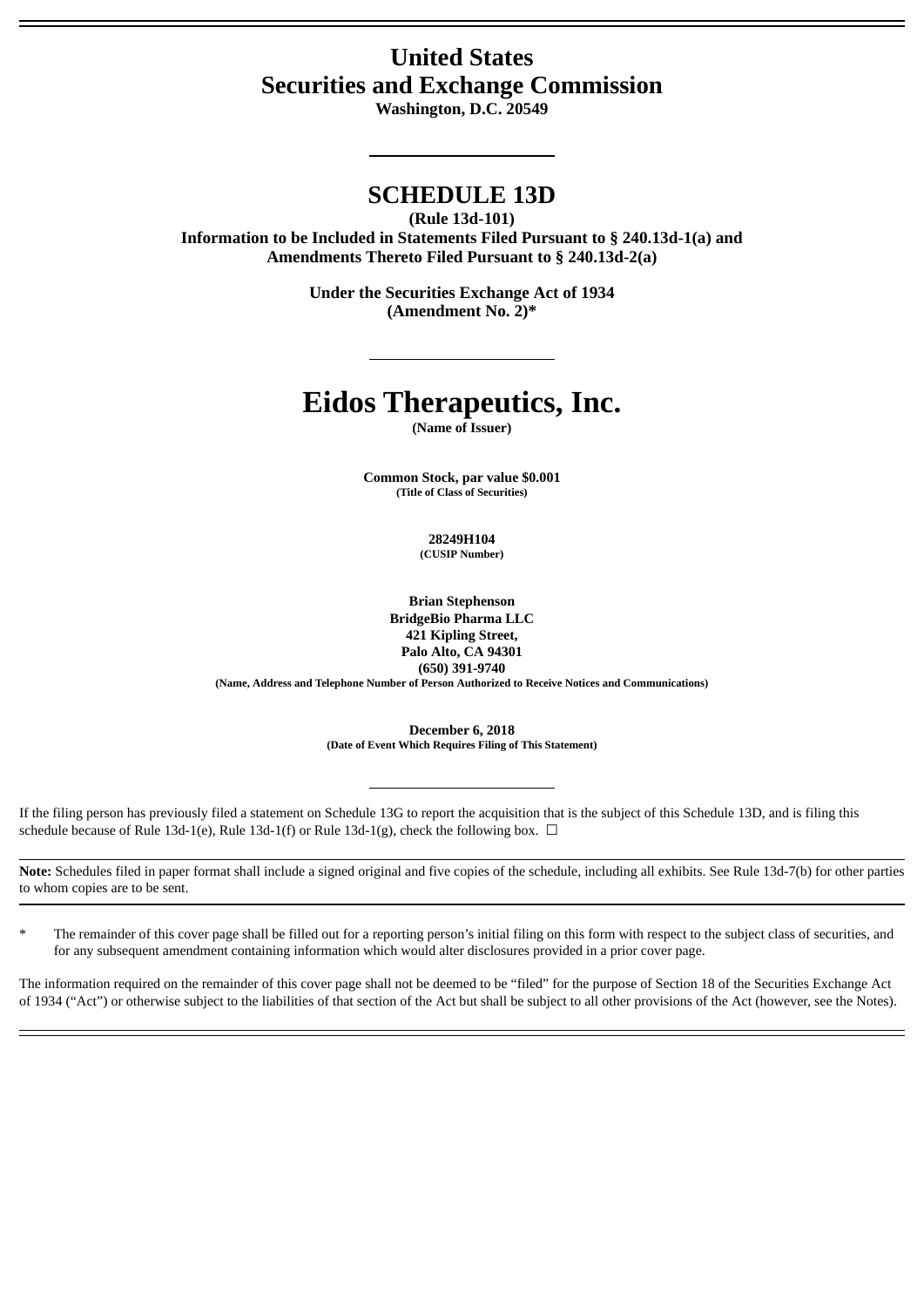CUSIP No. 28249H104 Page 2 of 3 pages

| $\mathbf{1}$                              | Names of Reporting Persons                                                              |                                                  |                               |  |  |  |  |  |  |
|-------------------------------------------|-----------------------------------------------------------------------------------------|--------------------------------------------------|-------------------------------|--|--|--|--|--|--|
|                                           | BridgeBio Pharma LLC                                                                    |                                                  |                               |  |  |  |  |  |  |
| $\overline{2}$                            |                                                                                         | Check the Appropriate Box if a Member of a Group |                               |  |  |  |  |  |  |
|                                           |                                                                                         | $(b)$ $\Box$<br>(a) $\Box$                       |                               |  |  |  |  |  |  |
|                                           |                                                                                         |                                                  |                               |  |  |  |  |  |  |
| 3                                         | <b>SEC Use Only</b>                                                                     |                                                  |                               |  |  |  |  |  |  |
| $\overline{4}$                            | Source of Funds (See Instructions)                                                      |                                                  |                               |  |  |  |  |  |  |
|                                           | O <sub>O</sub>                                                                          |                                                  |                               |  |  |  |  |  |  |
| 5                                         | Check if disclosure of legal proceedings is required pursuant to Items $2(d)$ or $2(e)$ |                                                  |                               |  |  |  |  |  |  |
|                                           | $\Box$                                                                                  |                                                  |                               |  |  |  |  |  |  |
| Citizenship or Place of Organization<br>6 |                                                                                         |                                                  |                               |  |  |  |  |  |  |
|                                           |                                                                                         |                                                  |                               |  |  |  |  |  |  |
|                                           |                                                                                         | Delaware                                         |                               |  |  |  |  |  |  |
|                                           |                                                                                         | 7                                                | <b>Sole Voting Power</b>      |  |  |  |  |  |  |
|                                           |                                                                                         |                                                  |                               |  |  |  |  |  |  |
|                                           | <b>NUMBER OF</b><br><b>SHARES</b>                                                       |                                                  | 22,548,647                    |  |  |  |  |  |  |
|                                           | <b>BENEFICIALLY</b>                                                                     |                                                  | 8 Shared Voting Power         |  |  |  |  |  |  |
|                                           | <b>OWNED BY</b>                                                                         |                                                  | $\mathbf{0}$                  |  |  |  |  |  |  |
|                                           | <b>EACH</b>                                                                             | 9                                                | <b>Sole Dispositive Power</b> |  |  |  |  |  |  |
|                                           | <b>REPORTING</b>                                                                        |                                                  |                               |  |  |  |  |  |  |
|                                           | <b>PERSON</b><br><b>WITH</b>                                                            |                                                  | 22,548,647                    |  |  |  |  |  |  |
|                                           |                                                                                         |                                                  | 10 Shared Dispositive Power   |  |  |  |  |  |  |
|                                           |                                                                                         |                                                  | $\mathbf{0}$                  |  |  |  |  |  |  |
| $11\,$                                    | Aggregate Amount Beneficially Owned by Each Reporting Person                            |                                                  |                               |  |  |  |  |  |  |
|                                           |                                                                                         |                                                  |                               |  |  |  |  |  |  |
|                                           | 22,548,647                                                                              |                                                  |                               |  |  |  |  |  |  |
| $\overline{12}$                           | Check if the Aggregate Amount in Row (11) Excludes Certain Shares                       |                                                  |                               |  |  |  |  |  |  |
|                                           | $\Box$                                                                                  |                                                  |                               |  |  |  |  |  |  |
| $\overline{13}$                           | Percent of Class Represented by Amount in Row (11)                                      |                                                  |                               |  |  |  |  |  |  |
|                                           |                                                                                         |                                                  |                               |  |  |  |  |  |  |
|                                           | 61.4%<br>Type of Reporting Person                                                       |                                                  |                               |  |  |  |  |  |  |
| $14\,$                                    |                                                                                         |                                                  |                               |  |  |  |  |  |  |
|                                           | OO (Delaware limited liability company)                                                 |                                                  |                               |  |  |  |  |  |  |
|                                           |                                                                                         |                                                  |                               |  |  |  |  |  |  |